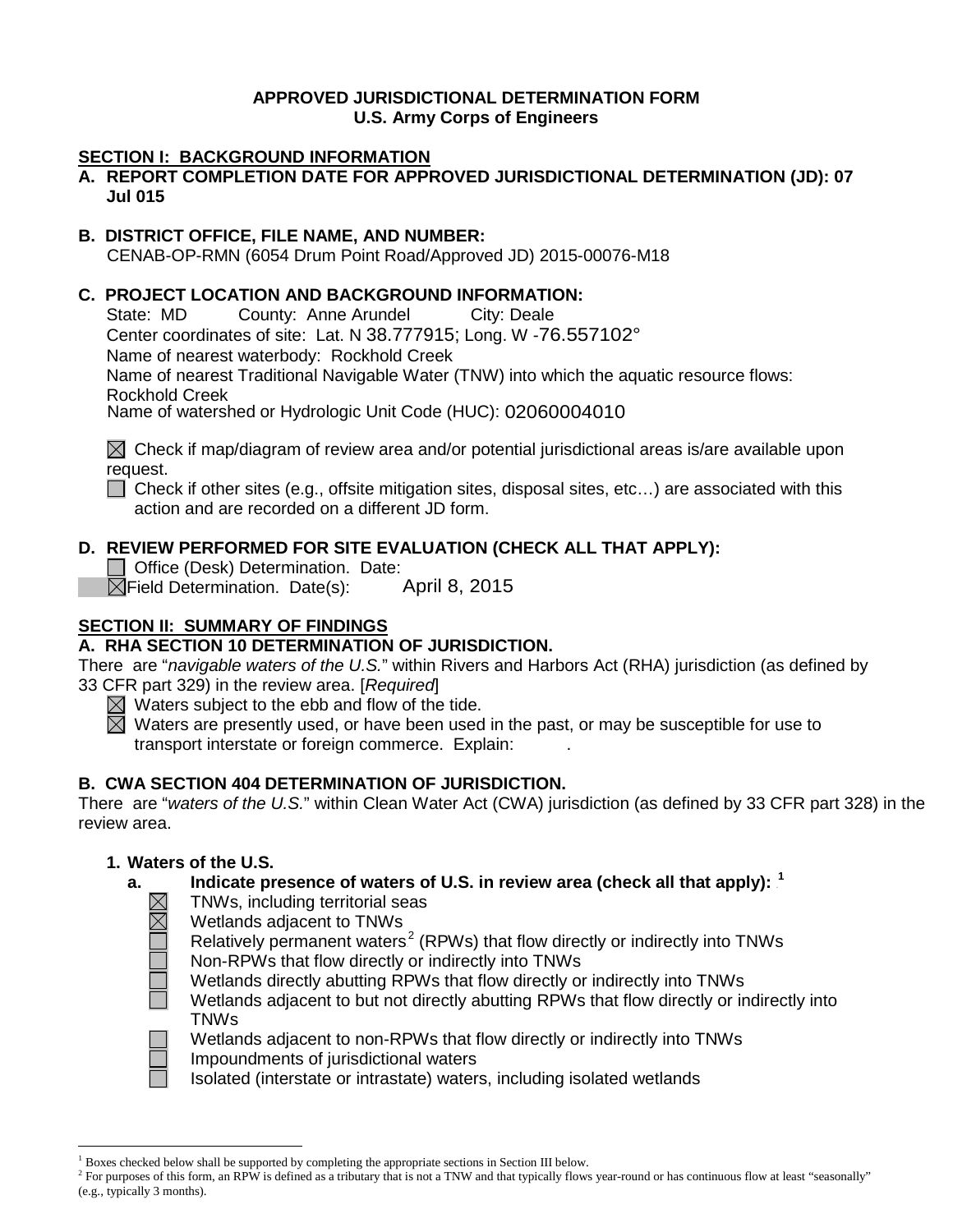- **b. Identify (estimate) size of waters of the U.S. in the review area:** Non-wetland waters: 270 linear feet: 10 width (ft) and/or acres. Wetlands: 0.1 acres.
- **c. Limits (boundaries) of jurisdiction** based on: 1987 Delineation Manual Elevation of established OHWM (if known):
- 2. Non-regulated waters/wetlands (check if applicable):<sup>3</sup>  $\Box$  Potentially jurisdictional waters and/or wetlands were assessed within the review area and determined to be not jurisdictional. Explain: .

#### **SECTION III: CWA ANALYSIS**

#### **A. TNWs AND WETLANDS ADJACENT TO TNWs**

**The agencies will assert jurisdiction over TNWs and wetlands adjacent to TNWs. If the aquatic resource is a TNW, complete Section III.A.1 and Section III.D.1. only; if the aquatic resource is a wetland adjacent to a TNW, complete Sections III.A.1 and 2 and Section III.D.1.; otherwise, see Section III.B below**.

#### **1. TNW**

Identify TNW: Rockhold Creek

Summarize rationale supporting determination: Rockhold Creek is a traditional navigable waterway (TNW) subject to the ebb and flow of the tide. Rockhold Creek flows into Herring Bay which flows into the Chesapeake Bay. Under Corps regulations at 33 CFR Part 329.4, navigable waters include all waters subject to the ebb and flow of the tide.

#### **2. Wetland adjacent to TNW**

Summarize rationale supporting conclusion that wetland is "adjacent": The tidal wetland is located along the shoreline of Rockhold Creek and directly abuts Rockhold Creek. The wetlands experience frequent inundation of tidal waters during high tide and storm events.

#### **B. CHARACTERISTICS OF TRIBUTARY (THAT IS NOT A TNW) AND ITS ADJACENT WETLANDS:**

**This section summarizes information regarding characteristics of the tributary and its adjacent wetlands, if any, and it helps determine whether or not the standards for jurisdiction established under** *Rapanos* **have been met.** 

**The agencies will assert jurisdiction over non-navigable tributaries of TNWs where the tributaries are "relatively permanent waters" (RPWs), i.e. tributaries that typically flow yearround or have continuous flow at least seasonally (e.g., typically 3 months). A wetland that directly abuts an RPW is also jurisdictional. If the aquatic resource is not a TNW, but has yearround (perennial) flow, skip to Section III.D.2. If the aquatic resource is a wetland directly abutting a tributary with perennial flow, skip to Section III.D.4.** 

**A wetland that is adjacent to but that does not directly abut an RPW requires a significant nexus evaluation. Corps districts and EPA regions will include in the record any available information that documents the existence of a significant nexus between a relatively permanent tributary that is not perennial (and its adjacent wetlands if any) and a traditional navigable water, even though a significant nexus finding is not required as a matter of law.**

<sup>&</sup>lt;sup>3</sup> Supporting documentation is presented in Section III.F.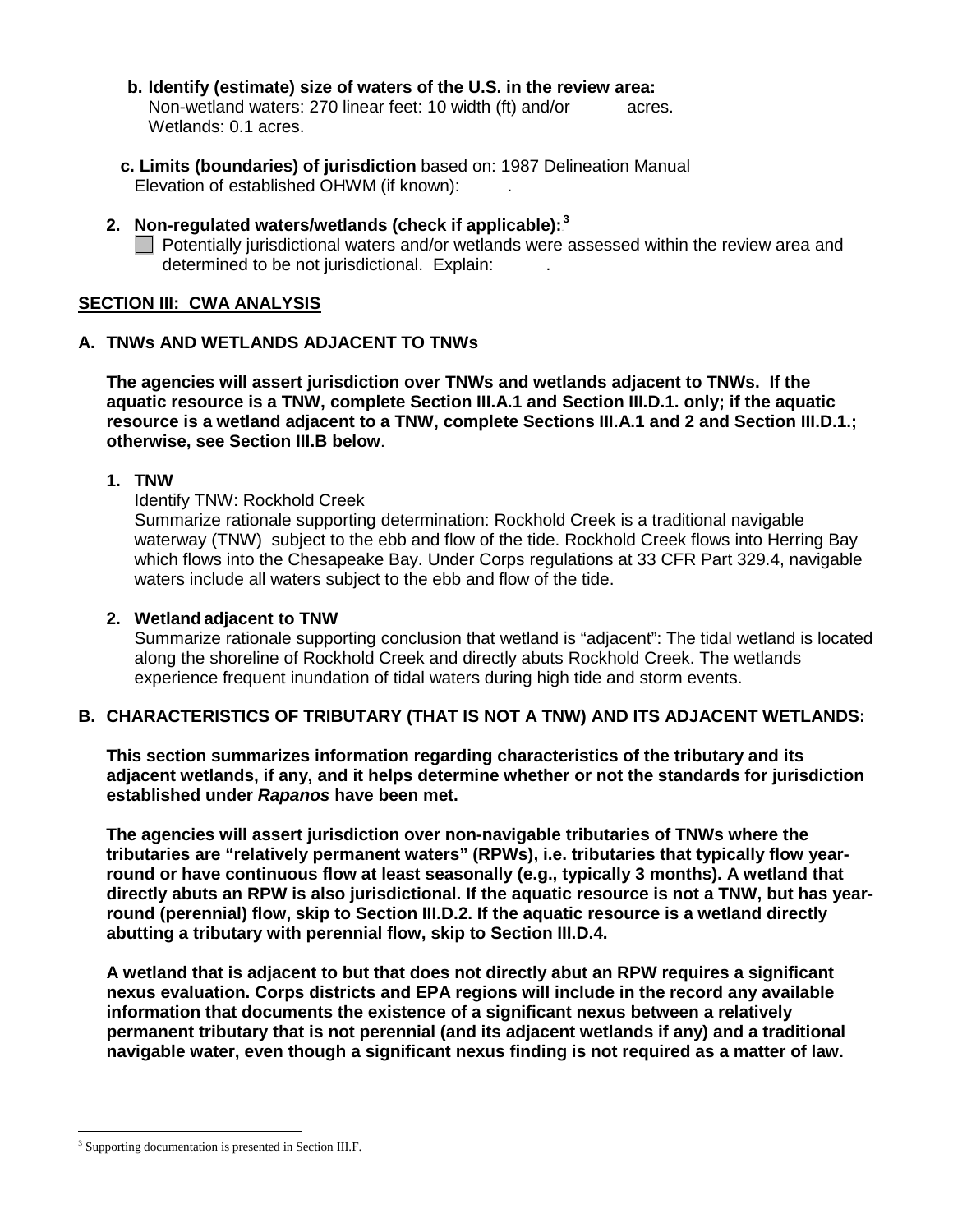**If the waterbody**3 F **<sup>4</sup> is not an RPW, or a wetland directly abutting an RPW, a JD will require additional data to determine if the waterbody has a significant nexus with a TNW. If the tributary has adjacent wetlands, the significant nexus evaluation must consider the tributary in combination with all of its adjacent wetlands. This significant nexus evaluation that combines, for analytical purposes, the tributary and all of its adjacent wetlands is used whether the review area identified in the JD request is the tributary, or its adjacent wetlands, or both. If the JD covers a tributary with adjacent wetlands, complete Section III.B.1 for the tributary, Section III.B.2 for any onsite wetlands, and Section III.B.3 for all wetlands adjacent to that tributary, both onsite and offsite. The determination whether a significant nexus exists is determined in Section III.C below.**

- **1. Characteristics of non-TNWs that flow directly or indirectly into TNW**
	- **(i) General Area Conditions:** Watershed size: **Pick List** Drainage area: **Pick List** Average annual rainfall: inches Average annual snowfall: inches

#### **(ii) Physical Characteristics:**

(a) Relationship with TNW: Tributary flows directly into TNW.

Tributary flows through **Pick List** tributaries before entering TNW.

Project waters are **Pick List** river miles from TNW. Project waters are **Pick List** river miles from RPW. Project waters are **Pick List** aerial (straight) miles from TNW. Project waters are **Pick List** aerial (straight) miles from RPW. Project waters cross or serve as state boundaries. Explain:

Identify flow route to TNW.<sup>5</sup>  $: \mathbb{R}^n \times \mathbb{R}^n$ Tributary stream order, if known: .

(b) General Tributary Characteristics (check all that apply):

| <b>Tributary is:</b>                      | Natural<br>Artificial (man-made). Explain:<br>Manipulated (man-altered). Explain:                                                                             |
|-------------------------------------------|---------------------------------------------------------------------------------------------------------------------------------------------------------------|
| Average width:<br>Average depth:          | <b>Tributary</b> properties with respect to top of bank (estimate):<br>feet<br>feet<br>Average side slopes: Pick List.                                        |
| <b>Silts</b><br>Cobbles<br><b>Bedrock</b> | Primary tributary substrate composition (check all that apply):<br>Sands<br>Concrete<br><b>Muck</b><br>Gravel<br>Vegetation. Type/% cover:<br>Other. Explain: |

Tributary condition/stability [e.g., highly eroding, sloughing banks]. Explain: . Presence of run/riffle/pool complexes. Explain:

 <sup>4</sup> Note that the Instructional Guidebook contains additional information regarding swales, ditches, washes, and erosional features generally and in the arid West.

 $<sup>5</sup>$  Flow route can be described by identifying, e.g., tributary a, which flows through the review area, to flow into tributary b, which then flows into TNW.</sup>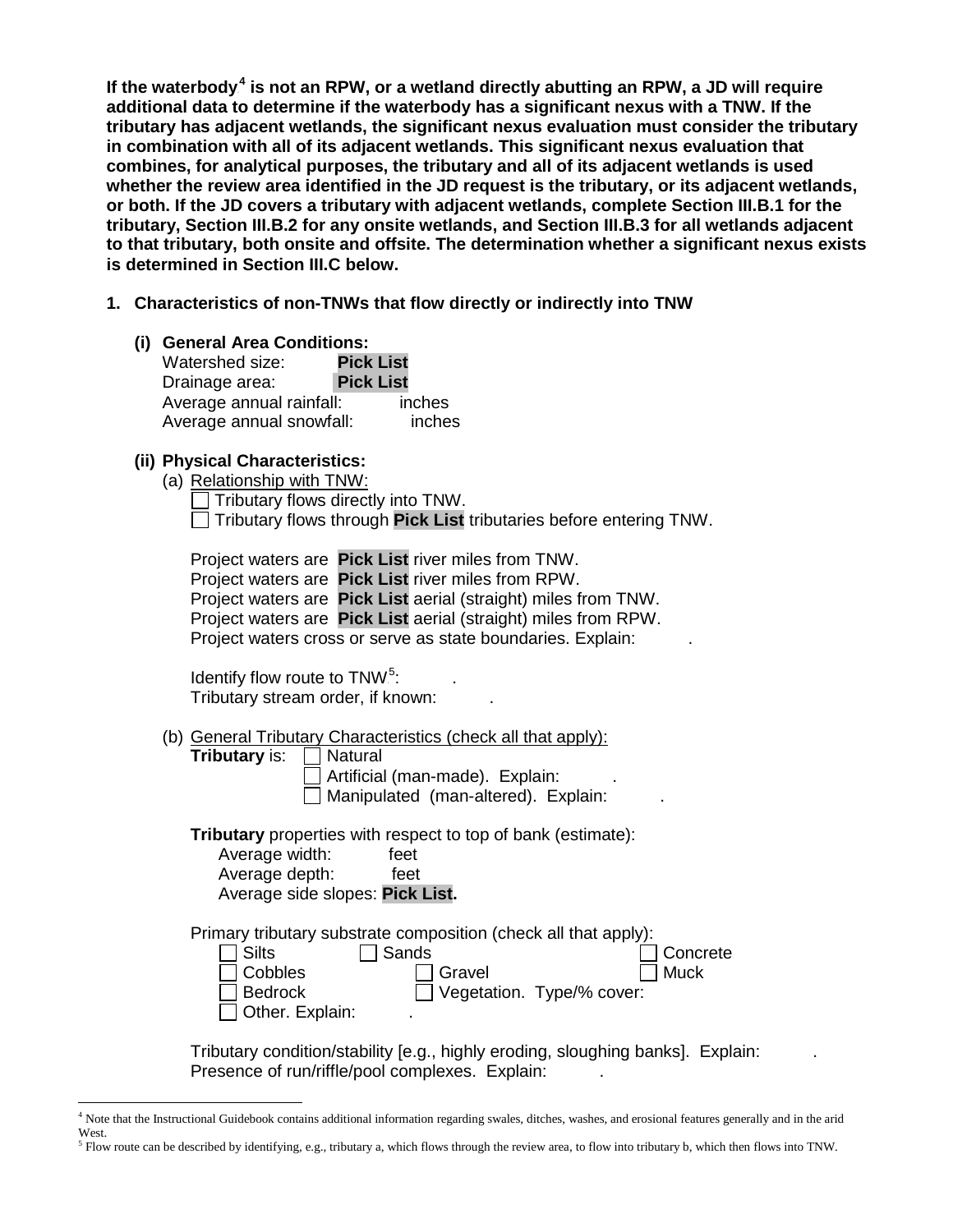| Tributary geometry: Pick List<br>Tributary gradient (approximate average slope):<br>%                                                                                                                                                                                                                                                                                                                                                                                                                                                                                                                                            |
|----------------------------------------------------------------------------------------------------------------------------------------------------------------------------------------------------------------------------------------------------------------------------------------------------------------------------------------------------------------------------------------------------------------------------------------------------------------------------------------------------------------------------------------------------------------------------------------------------------------------------------|
| $(c)$ Flow:<br>Tributary provides for: Pick List<br>Estimate average number of flow events in review area/year: Pick List<br>Describe flow regime:<br>Other information on duration and volume:                                                                                                                                                                                                                                                                                                                                                                                                                                  |
| Surface flow is: Pick List. Characteristics:                                                                                                                                                                                                                                                                                                                                                                                                                                                                                                                                                                                     |
| Subsurface flow: Pick List. Explain findings:<br>Dye (or other) test performed:                                                                                                                                                                                                                                                                                                                                                                                                                                                                                                                                                  |
| Tributary has (check all that apply):<br>Bed and banks<br>OHWM <sup>6</sup> (check all indicators that apply):<br>clear, natural line impressed on the bank<br>the presence of litter and debris<br>changes in the character of soil<br>destruction of terrestrial vegetation<br>shelving<br>the presence of wrack line<br>vegetation matted down, bent, or absent<br>sediment sorting<br>leaf litter disturbed or washed away<br>scour<br>sediment deposition<br>multiple observed or predicted flow events<br>abrupt change in plant community<br>water staining<br>other (list):<br>Discontinuous OHWM. <sup>7</sup> Explain: |
| If factors other than the OHWM were used to determine lateral extent of CWA jurisdiction<br>(check all that apply):<br>High Tide Line indicated by:<br>Mean High Water Mark indicated by:<br>oil or scum line along shore objects<br>survey to available datum;<br>fine shell or debris deposits (foreshore)<br>physical markings;<br>physical markings/characteristics<br>vegetation lines/changes in vegetation types.<br>tidal gauges<br>$\Box$ other (list):                                                                                                                                                                 |
| (iii)<br><b>Chemical Characteristics:</b><br>Characterize tributary (e.g., water color is clear, discolored, oily film; water quality; general<br>watershed characteristics, etc.). Explain:<br>Identify specific pollutants, if known:                                                                                                                                                                                                                                                                                                                                                                                          |
| (iv) Biological Characteristics. Channel supports (check all that apply):<br>Riparian corridor. Characteristics (type, average width):<br>Wetland fringe. Characteristics:<br>Habitat for:<br>Federally Listed species. Explain findings:<br>Fish/spawn areas. Explain findings:<br>Other environmentally-sensitive species. Explain findings:<br>Aquatic/wildlife diversity. Explain findings:                                                                                                                                                                                                                                  |

 <sup>6</sup> A natural or man-made discontinuity in the OHWM does not necessarily sever jurisdiction (e.g., where the stream temporarily flows underground, or where the OHWM has been removed by development or agricultural practices). Where there is a break in the OHWM that is unrelated to the waterbody's flow regime (e.g., flow over a rock outcrop or through a culvert), the agencies will look for indicators of flow above and below the break.<br><sup>7</sup>Ibid.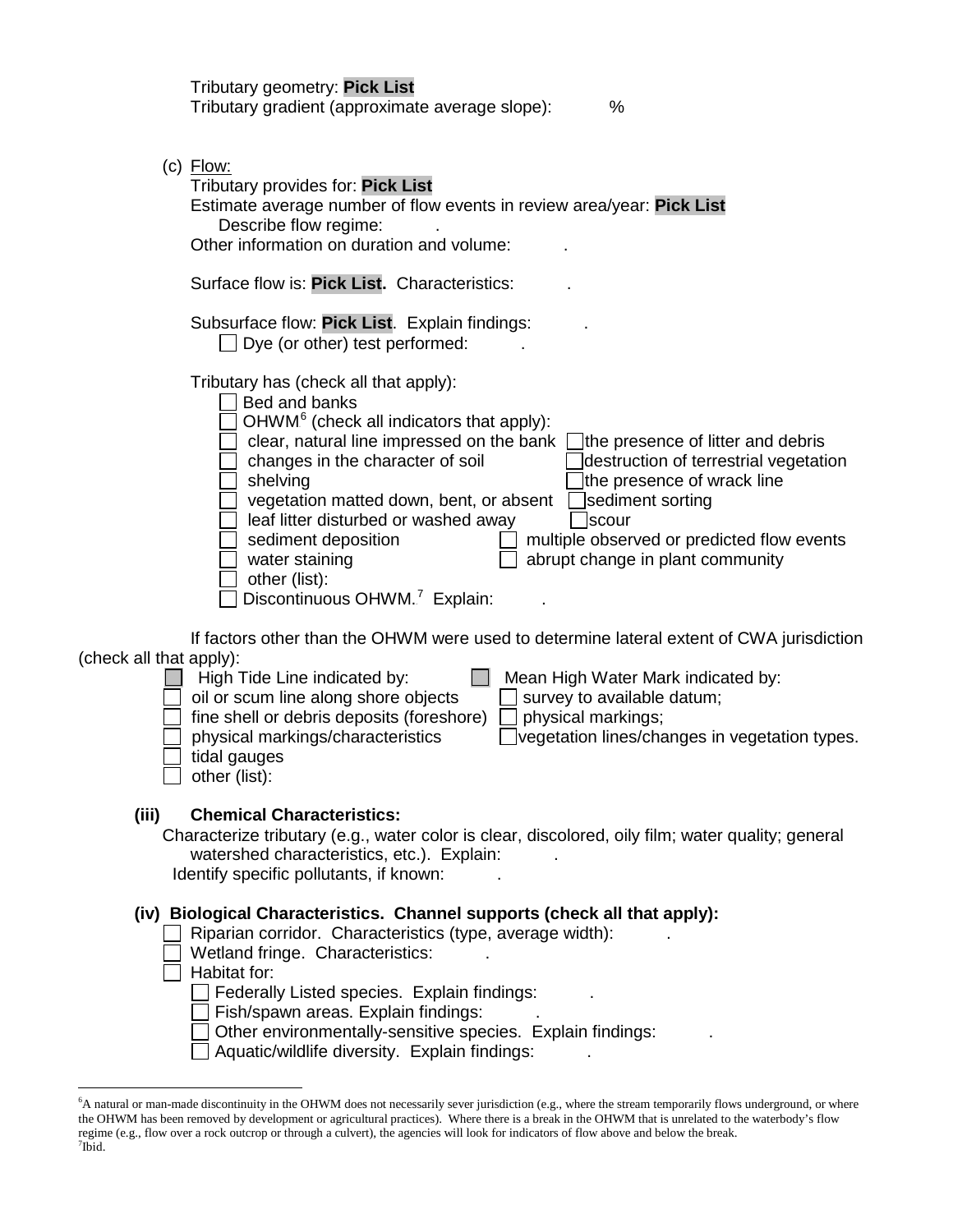#### **2. Characteristics of wetlands adjacent to non-TNW that flow directly or indirectly into TNW**

- **(i) Physical Characteristics:**
	- (a) General Wetland Characteristics: Properties: Wetland size: acres Wetland type. Explain: Wetland quality. Explain: Project wetlands cross or serve as state boundaries. Explain:
	- (b) General Flow Relationship with Non-TNW: Flow is: Pick List. Explain:

Surface flow is**: Pick List**  Characteristics: .

Subsurface flow: **Pick List**. Explain findings: .  $\Box$  Dye (or other) test performed:

(c) Wetland Adjacency Determination with Non-TNW:

 $\Box$  Directly abutting

- $\Box$  Not directly abutting
	- $\Box$  Discrete wetland hydrologic connection. Explain:

 $\Box$  Ecological connection. Explain:

 $\Box$  Separated by berm/barrier. Explain:

(d) Proximity (Relationship) to TNW

Project wetlands are **Pick List** river miles from TNW. Project waters are **Pick List** aerial (straight) miles from TNW. Flow is from: **Pick List.**

Estimate approximate location of wetland as within the **Pick List** floodplain.

#### **(ii) Chemical Characteristics:**

Characterize wetland system (e.g., water color is clear, brown, oil film on surface; water quality; general watershed characteristics; etc.). Explain: Identify specific pollutants, if known:

**(iii) Biological Characteristics. Wetland supports (check all that apply):**

- $\Box$  Riparian buffer. Characteristics (type, average width):
- $\Box$  Vegetation type/percent cover. Explain:
- $\Box$  Habitat for:

**Federally Listed species. Explain findings:** 

 $\Box$  Fish/spawn areas. Explain findings:

 $\Box$  Other environmentally-sensitive species. Explain findings:

 $\Box$  Aquatic/wildlife diversity. Explain findings:

#### **3. Characteristics of all wetlands adjacent to the tributary (if any)**

All wetland(s) being considered in the cumulative analysis: **Pick List** Approximately ( ) acres in total are being considered in the cumulative analysis.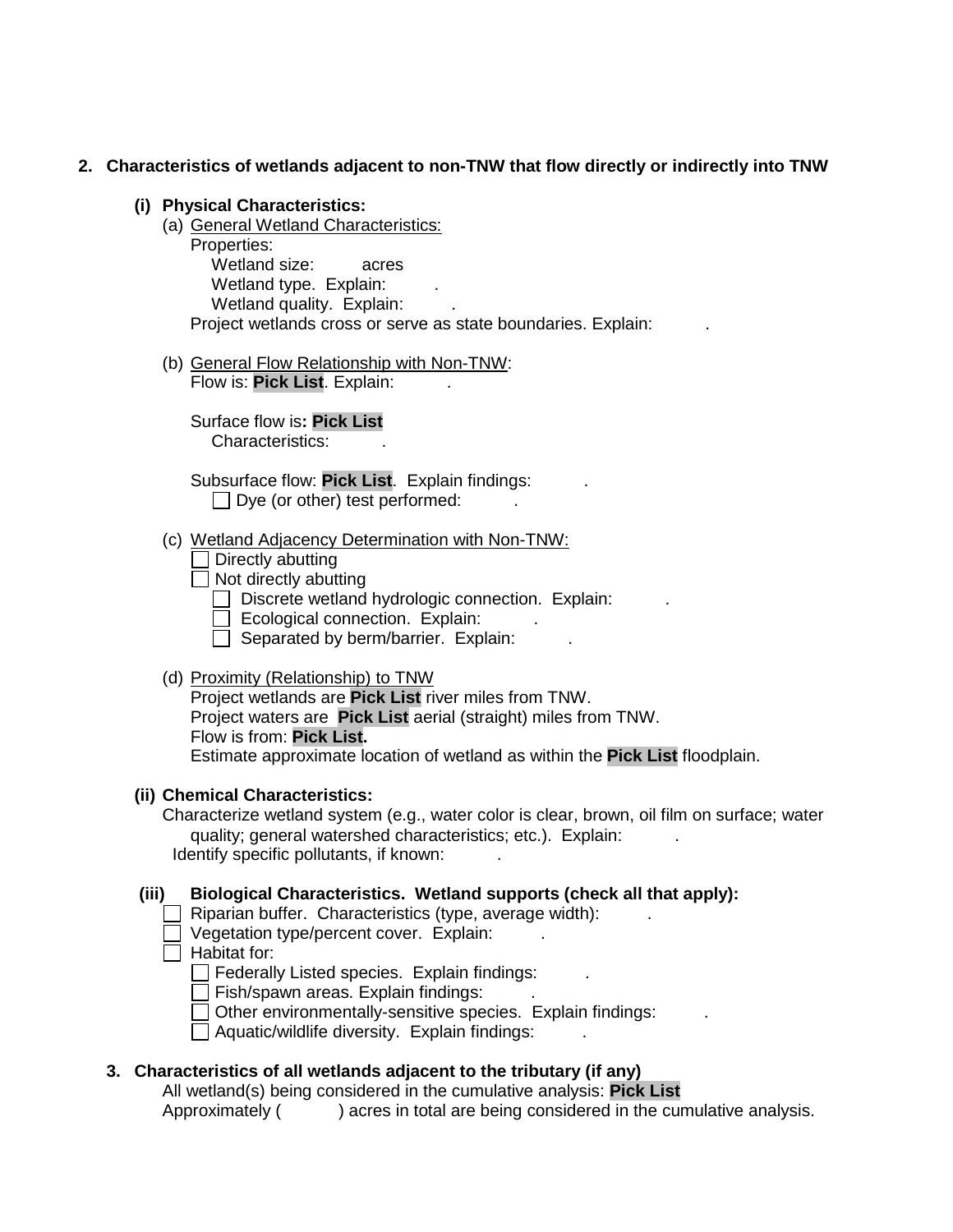For each wetland, specify the following:

Summarize overall biological, chemical and physical functions being performed: .

# **C. SIGNIFICANT NEXUS DETERMINATION**

**A significant nexus analysis will assess the flow characteristics and functions of the tributary itself and the functions performed by any wetlands adjacent to the tributary to determine if they significantly affect the chemical, physical, and biological integrity of a TNW. For each of the following situations, a significant nexus exists if the tributary, in combination with all of its adjacent wetlands, has more than a speculative or insubstantial effect on the chemical, physical and/or biological integrity of a TNW. Considerations when evaluating significant nexus include, but are not limited to the volume, duration, and frequency of the flow of water in the tributary and its proximity to a TNW, and the functions performed by the tributary and all its adjacent wetlands. It is not appropriate to determine significant nexus based solely on any specific threshold of distance (e.g. between a tributary and its adjacent wetland or between a tributary and the TNW). Similarly, the fact an adjacent wetland lies within or outside of a floodplain is not solely determinative of significant nexus.** 

#### **Draw connections between the features documented and the effects on the TNW, as identified in the** *Rapanos* **Guidance and discussed in the Instructional Guidebook. Factors to consider include, for example:**

- Does the tributary, in combination with its adjacent wetlands (if any), have the capacity to carry pollutants or flood waters to TNWs, or to reduce the amount of pollutants or flood waters reaching a TNW?
- Does the tributary, in combination with its adjacent wetlands (if any), provide habitat and lifecycle support functions for fish and other species, such as feeding, nesting, spawning, or rearing young for species that are present in the TNW?
- Does the tributary, in combination with its adjacent wetlands (if any), have the capacity to transfer nutrients and organic carbon that support downstream foodwebs?
- Does the tributary, in combination with its adjacent wetlands (if any), have other relationships to the physical, chemical, or biological integrity of the TNW?

#### **Note: the above list of considerations is not inclusive and other functions observed or known to occur should be documented below:**

- **1. Significant nexus findings for non-RPW that has no adjacent wetlands and flows directly or indirectly into TNWs.** Explain findings of presence or absence of significant nexus below, based on the tributary itself, then go to Section III.D:
- **2. Significant nexus findings for non-RPW and its adjacent wetlands, where the non-RPW flows directly or indirectly into TNWs.** Explain findings of presence or absence of significant nexus below, based on the tributary in combination with all of its adjacent wetlands, then go to Section III.D:
- **3. Significant nexus findings for wetlands adjacent to an RPW but that do not directly abut the RPW.** Explain findings of presence or absence of significant nexus below, based on the tributary in combination with all of its adjacent wetlands, then go to Section III.D: .

# **D. DETERMINATIONS OF JURISDICTIONAL FINDINGS. THE SUBJECT WATERS/WETLANDS ARE (CHECK ALL THAT APPLY):**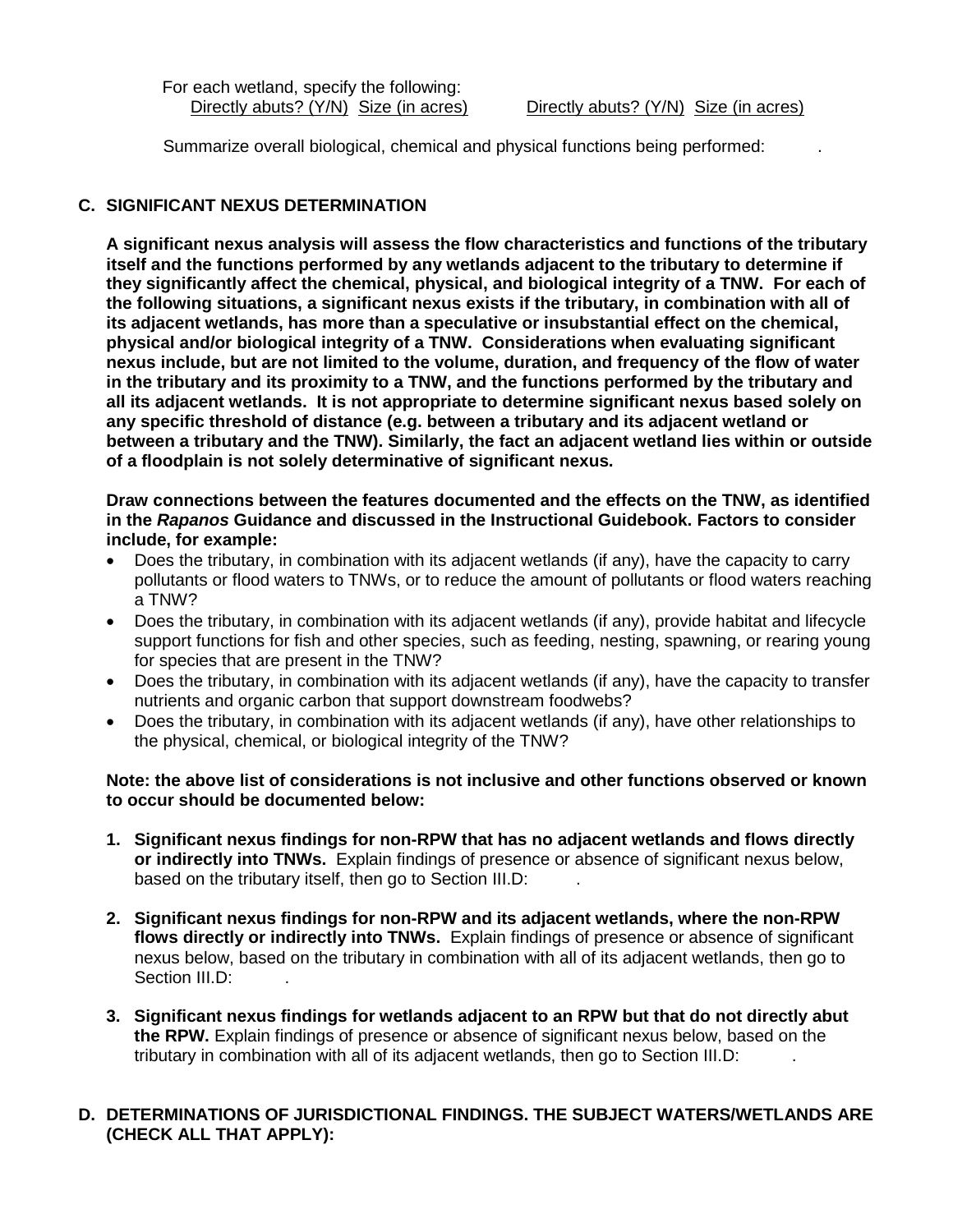**1. TNWs and Adjacent Wetlands.** Check all that apply and provide size estimates in review area:  $\boxtimes$  TNWs: approximately 270 linear feet; approximately 10 width (ft), Or, acres.  $\boxtimes$  Wetlands adjacent to TNWs: 0.1 acres.

# **2. RPWs that flow directly or indirectly into TNWs.**

- $\Box$  Tributaries of TNWs where tributaries typically flow year-round are jurisdictional. Provide data and rationale indicating that tributary is perennial: .
- $\Box$  Tributaries of TNW where tributaries have continuous flow "seasonally" (e.g., typically three months each year) are jurisdictional. Data supporting this conclusion is provided at Section III.B. Provide rationale indicating that tributary flows seasonally: .

Provide estimates for jurisdictional waters in the review area (check all that apply):

Tributary waters: linear feet width (ft).

□ Other non-wetland waters: acres. Identify type(s) of waters:  $\qquad \qquad$ .

# **3. Non-RPWs**7F **<sup>8</sup> that flow directly or indirectly into TNWs.**

Waterbody that is not a TNW or an RPW, but flows directly or indirectly into a TNW, and it has a significant nexus with a TNW is jurisdictional. Data supporting this conclusion is provided at Section III.C.

Provide estimates for jurisdictional waters within the review area (check all that apply):

- Tributary waters: linear feet width (ft).
- **D** Other non-wetland waters: acres.

Identify type(s) of waters: **.**

# **4. Wetlands directly abutting an RPW that flow directly or indirectly into TNWs.**

 $\Box$  Wetlands directly abut RPW and thus are jurisdictional as adjacent wetlands.

Wetlands directly abutting an RPW where tributaries typically flow year-round. Provide data and rationale indicating that tributary is perennial in Section III.D.2, above. Provide rationale indicating that wetland is directly abutting an RPW: **.**

■ Wetlands directly abutting an RPW where tributaries typically flow "seasonally." Provide data indicating that tributary is seasonal in Section III.B and rationale in Section III.D.2, above. Provide rationale indicating that wetland is directly abutting an RPW: .

Provide acreage estimates for jurisdictional wetlands in the review area: acres.

**5. Wetlands adjacent to but not directly abutting an RPW that flow directly or indirectly into TNWs.**

 $\Box$  Wetlands that do not directly abut an RPW, but when considered in combination with the tributary to which they are adjacent and with similarly situated adjacent wetlands, have a significant nexus with a TNW are jurisidictional. Data supporting this conclusion is provided at Section III.C.

Provide acreage estimates for jurisdictional wetlands in the review area: acres.

# **6. Wetlands adjacent to non-RPWs that flow directly or indirectly into TNWs.**

 $\Box$  Wetlands adjacent to such waters, and have when considered in combination with the tributary to which they are adjacent and with similarly situated adjacent wetlands, have a

 <sup>8</sup> <sup>8</sup>See Footnote #3.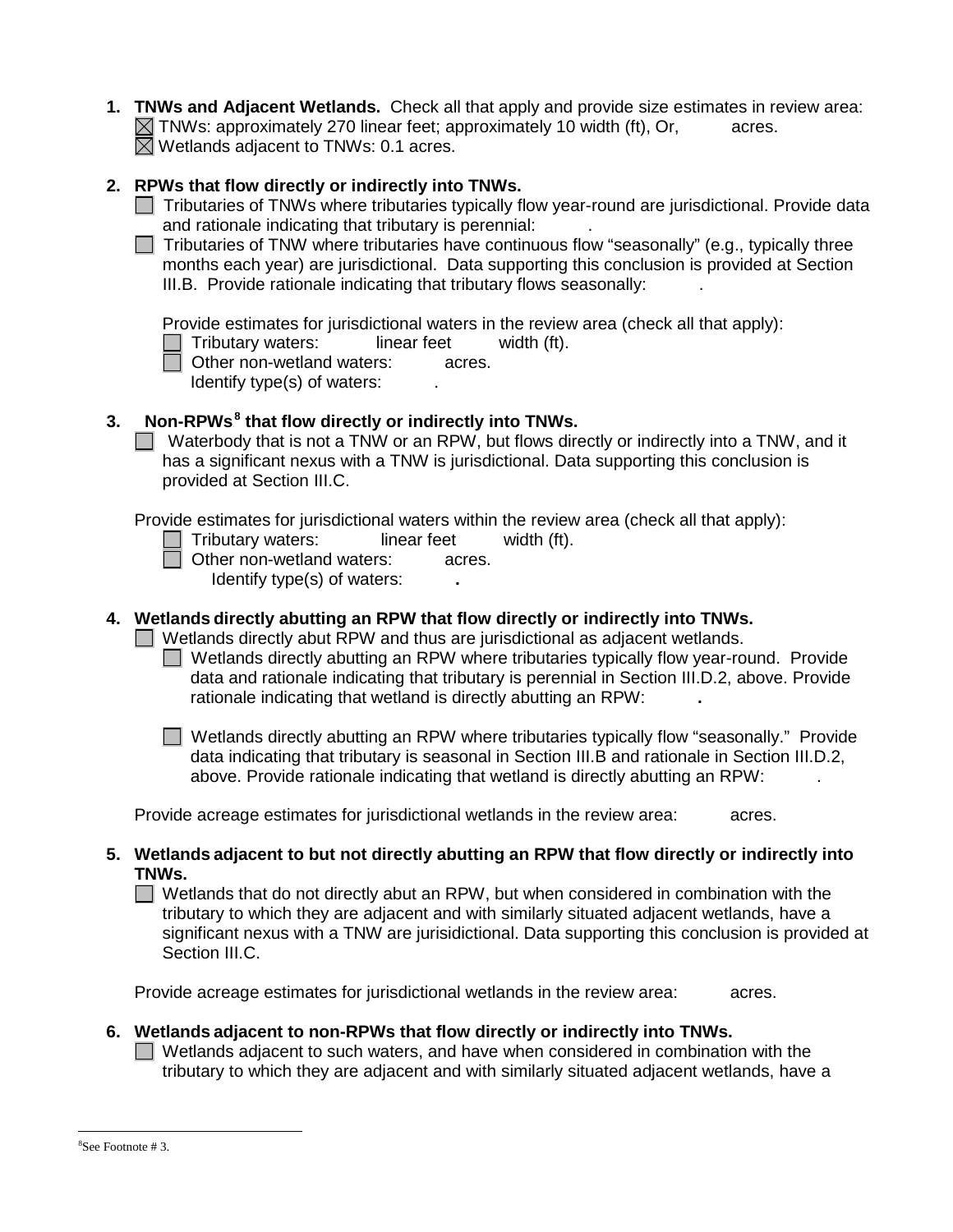significant nexus with a TNW are jurisdictional. Data supporting this conclusion is provided at Section III.C.

Provide estimates for jurisdictional wetlands in the review area: acres.

# **7. Impoundments of jurisdictional waters.**8F **9**

As a general rule, the impoundment of a jurisdictional tributary remains jurisdictional.

- $\Box$  Demonstrate that impoundment was created from "waters of the U.S.," or
- Demonstrate that water meets the criteria for one of the categories presented above (1-6), or

Demonstrate that water is isolated with a nexus to commerce (see  $E$  below).

# **E. ISOLATED [INTERSTATE OR INTRA-STATE] WATERS, INCLUDING ISOLATED WETLANDS, THE USE, DEGRADATION OR DESTRUCTION OF WHICH COULD AFFECT INTERSTATE COMMERCE, INCLUDING ANY SUCH WATERS (CHECK ALL THAT APPLY):**9F **10**

 which are or could be used by interstate or foreign travelers for recreational or other purposes. from which fish or shellfish are or could be taken and sold in interstate or foreign commerce.

which are or could be used for industrial purposes by industries in interstate commerce.

Interstate isolated waters.Explain: .

Other factors.Explain: .

# **Identify water body and summarize rationale supporting determination:** .

Provide estimates for jurisdictional waters in the review area (check all that apply):

Tributary waters: linear feet width (ft).

□ Other non-wetland waters: acres.

Identify type(s) of waters: **.**

□ Wetlands: acres.

# **F. NON-JURISDICTIONAL WATERS, INCLUDING WETLANDS (CHECK ALL THAT APPLY):**

 $\Box$  If potential wetlands were assessed within the review area, these areas did not meet the criteria in the 1987 Corps of Engineers Wetland Delineation Manual and/or appropriate Regional Supplements.

Review area included isolated waters with no substantial nexus to interstate (or foreign) commerce.

Prior to the Jan 2001 Supreme Court decision in "*SWANCC*," the review area would have been regulated based solely on the "Migratory Bird Rule" (MBR).

Waters do not meet the "Significant Nexus" standard, where such a finding is required for jurisdiction. Explain: **.**

Other: (explain, if not covered above): **.**

Provide acreage estimates for non-jurisdictional waters in the review area, where the sole potential basis of jurisdiction is the MBR factors (i.e., presence of migratory birds, presence of endangered species, use of water for irrigated agriculture), using best professional judgment (check all that apply):

Non-wetland waters (i.e., rivers, streams): linear feet width (ft). Lakes/ponds: acres. Other non-wetland waters: acres. List type of aquatic resource: Wetlands: acres.

 <sup>9</sup> To complete the analysis refer to the key in Section III.D.6 of the Instructional Guidebook.

**<sup>10</sup> Prior to asserting or declining CWA jurisdiction based solely on this category, Corps Districts will elevate the action to Corps and EPA HQ for review consistent with the process described in the Corps/EPA** *Memorandum Regarding CWA Act Jurisdiction Following Rapanos.*